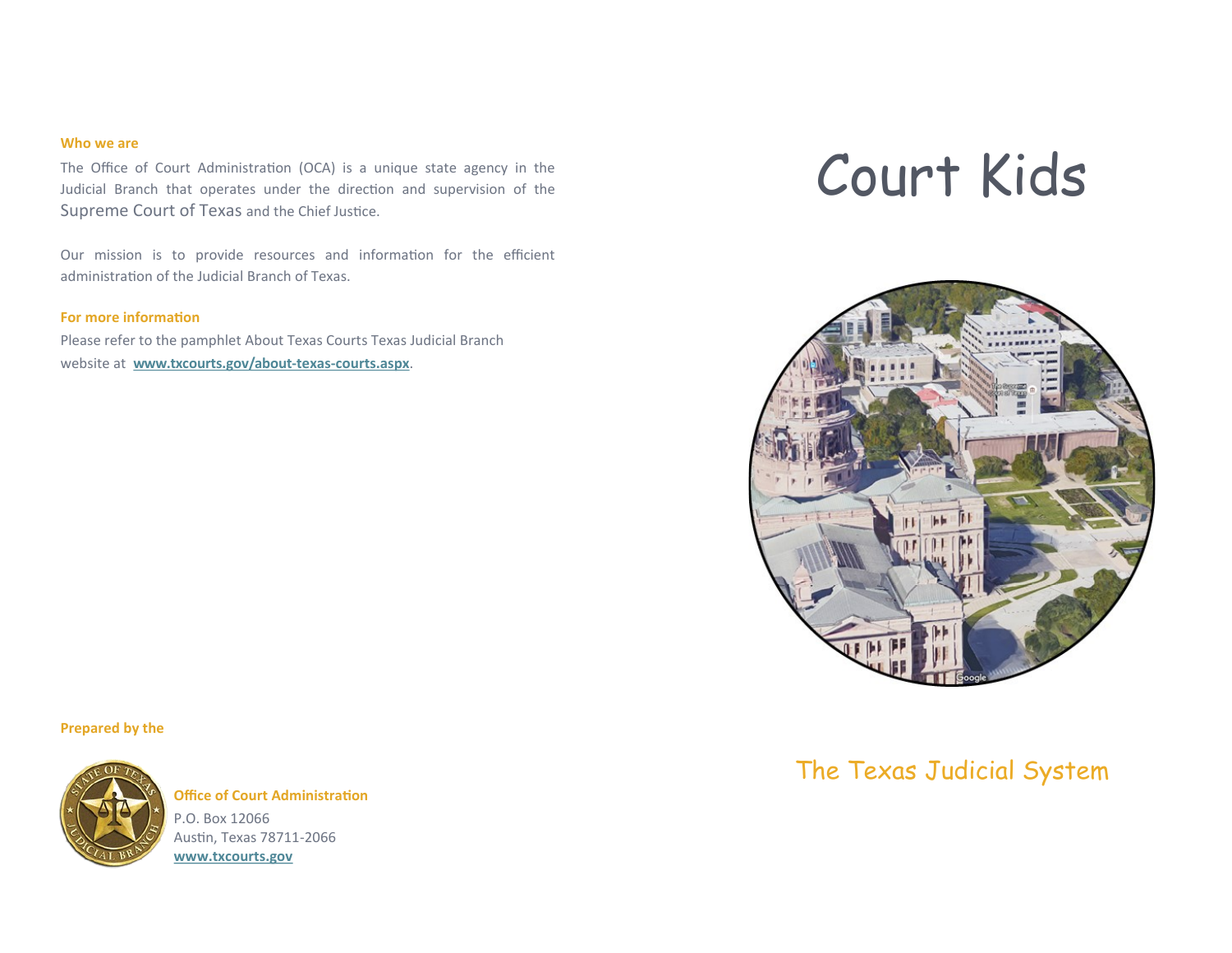and management of a person, or the estate, or both.

**Judge**: a person who oversees court proceedings.

**Judicial**: of, by, or related to a court or judge.

**Jurisdiction**: the official power to make legal decisions and judgments.

**Jury**: a body of people (usually twelve in number) sworn to give a verdict in a legal case on the basis of evidence submitted to them in court.

**Juvenile**: a person under the age of full legal responsibility.

**Law**: a system of rules enforced to govern behavior.

**Magistrate**: a civil officer who administers the law, especially one who conducts a court that deals with minor offenses and holds preliminary hearings for more serious ones.

**Plaintiff**: a person who brings a case against another in a court of law.

**Probate**: the official proving of a will.

**Statute**: a written law passed by a legislative body.

**Texas Constitution** (1876): A document that describes the structure and function of the government in the state of Texas.

**Trial**: a formal examination of evidence before a judge, and typically before a jury, in order to decide guilt in a case of criminal or civil proceedings.

**Verdict**: a decision on a disputed issue in a civil or criminal case.

**Words highlighted in this color are found in the Glossary at the end of this brochure.**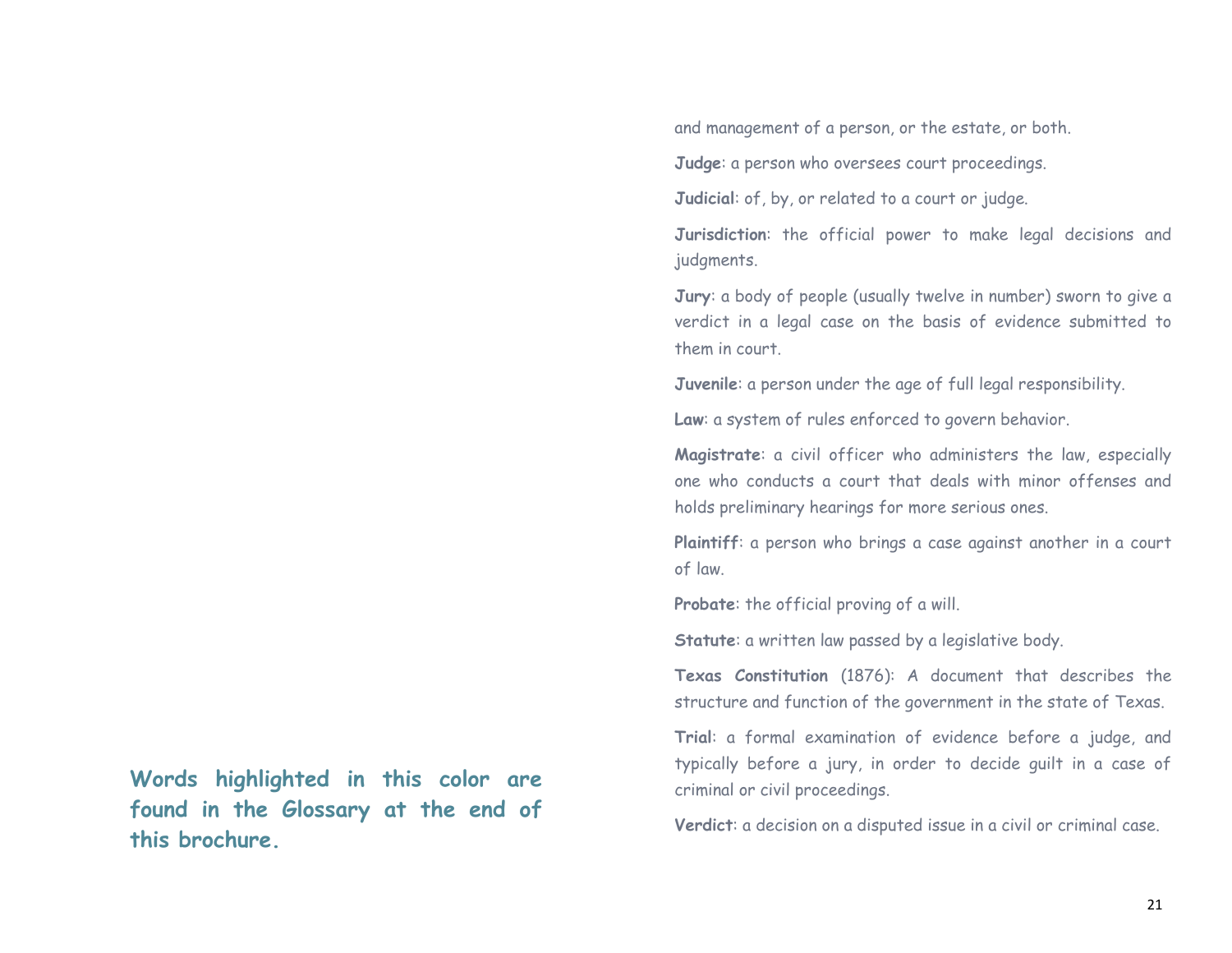## **Glossary**

**Alleged**: said, without proof, to have taken place or to have a specified illegal or undesirable quality.

**Appeal**: an application to a higher court for a decision to be reversed.

**Authority**: the power or right to give orders, make decisions, and enforce obedience.

**Civil Suit**: a noncriminal lawsuit, usually involving private property rights. For example, lawsuits involving breach of contract, probate, divorce, negligence, and copyright violations are just a few of the many hundreds of varieties of civil lawsuits.

**Criminal Case**: a court proceeding in which a person who is charged with having committed or omitted an act against the community or state is brought to trial and either found not guilty or guilty and sentenced.

**Court**: a proceeding presided over by a judge, judges, or a **magistrate** to determine claims or disputes in civil and criminal cases.

**Defendant**: an individual, company, or institution sued or accused in a court of law.

**Docket**: a calendar or list of cases for trial or people having cases pending.

**Evidence**: the available body of facts or information indicating whether a belief or proposition is true or valid.

**Guardianship**: the office or duty of one who legally has the care

## **Judicial Authority**

The **judicial** power of the State of Texas is taken from the **Texas Constitution**, which says that the power of Texas **law** is assigned to one Supreme Court, one Court of Criminal Appeals, in Courts of Appeals, in District Courts, in County Courts, in Commissioners Courts, in Courts of Justices of the Peace and any other courts that the Texas government thinks may be needed.

### **Introduction to the Texas Judicial System**

The fundamental law of the State of Texas is set out in the Constitution of the State of Texas. It was adopted by voters in 1876 and it has been amended by them many times since. The basic legal rights of its citizens – such as the right to trial by a **jury** – are set out in the Constitution in what is called the Bill of Rights.



The Constitution also contains basic principles for the operation of the state government and legal system. It separates the powers of the government by dividing it into three distinct branches or departments: legislative, executive, and judicial.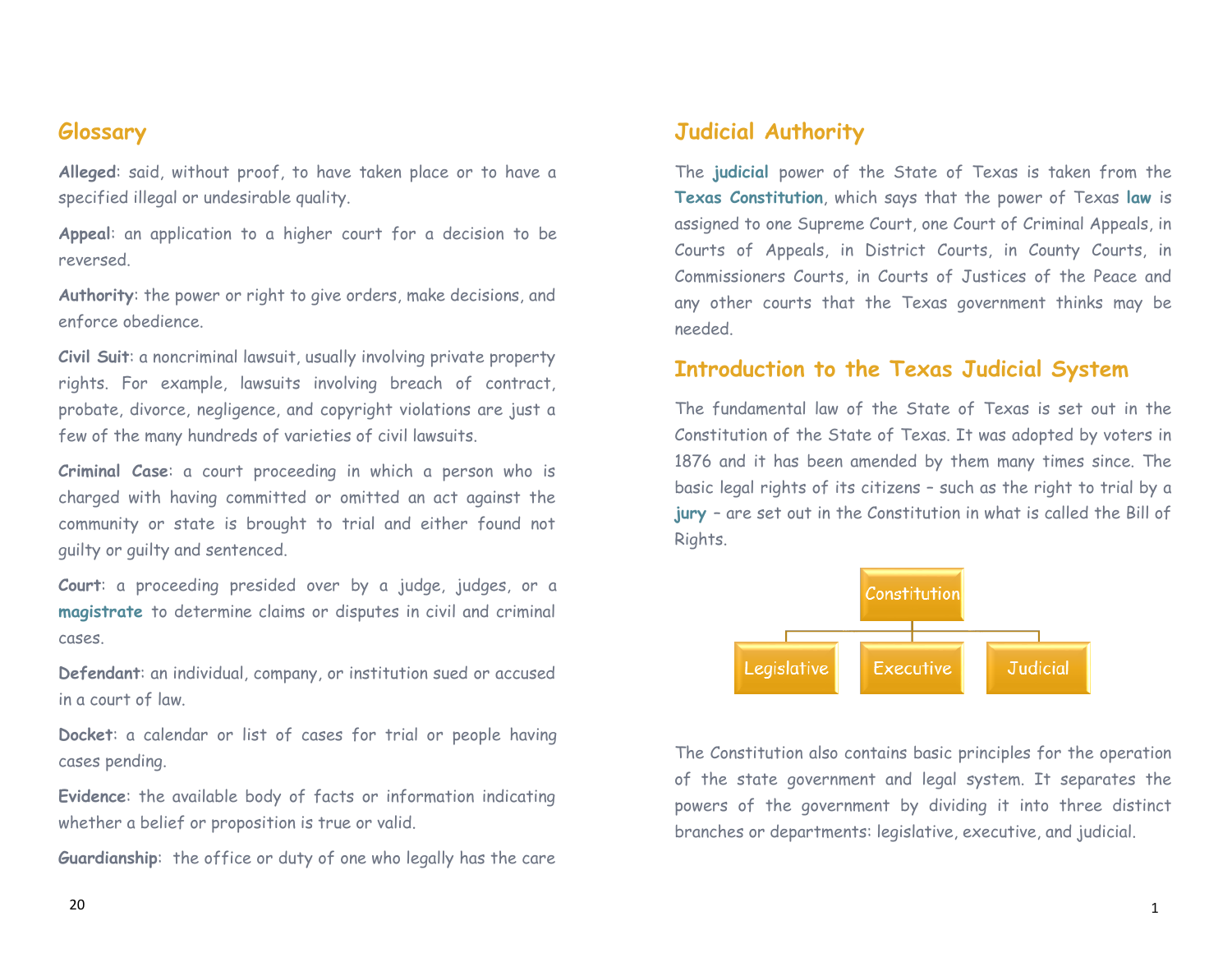#### **THE LEGISLATIVE AND EXECUTIVE BRANCHES**

The legislative branch includes the Texas House of Representatives and the Texas Senate, which together make up the Legislature. The job of the Legislature is to make laws, which are called statutes. The Constitution, adopted by the voters themselves, is superior to the statutes passed by the elected members of the Legislature. For this reason, if there is a conflict between a provision of the Constitution and that of a **statute**, the statute is said to be "unconstitutional" and may not be enforced.

#### **THE JUDICIAL BRANCH**

The judicial branch of Texas government includes the court system of the state and the judicial agencies, such as the Office of Court Administration. Its role is to interpret the law and to resolve legal disputes. It is the smallest branch of state government.

The meaning of the law is not always obvious; the intent of a law is not always clear; the actions of an executive agency are not always correct. The function of the courts is to resolve these issues, as well as to resolve arguments arising between citizens of the State.

# **WORD SEARCH**

| C                         | L      | A            | E            | P                         | P            | A            | T        |
|---------------------------|--------|--------------|--------------|---------------------------|--------------|--------------|----------|
| V                         | O      | $\mathbb J$  | J            | W                         | A            | L            | $\cal C$ |
| M                         | E      | U            | W            | U                         | $\mathcal C$ | L            | I        |
| L                         | V      | R            | R            | V                         | D            | E            | D        |
| A                         | I      | I            | D            | $\top$                    | E            | G            | R        |
| $\cal C$                  | N      | S            | $\mathcal C$ | $\ensuremath{\mathbf{J}}$ | F            | E            | E        |
| $\ensuremath{\mathbf{J}}$ | R      | D            | $\top$       | W                         | E            | D            | V        |
| U                         | I      | I            | F            | $\cal C$                  | N            | R            | I        |
| R                         | L      | $\mathcal C$ | M            | Ρ                         | D            | F            | L        |
| У                         | D      | $\mathsf T$  | $\mathsf S$  | I                         | A            | $\sf S$      | R        |
| E                         | V      | I            | D            | E                         | N            | $\mathcal C$ | E        |
| A                         | $\top$ | O            | E            | M                         | $\top$       | A            | У        |
| $\mathsf T$               | U      | N            | T            | ${\sf R}$                 | I            | A            | L        |
| alleged                   |        | court        |              | judge                     |              | law          |          |
| appeal                    |        | defendant    |              | jurisdiction              |              | trial        |          |
| criminal                  |        | evidence     |              | jury                      |              | verdict      |          |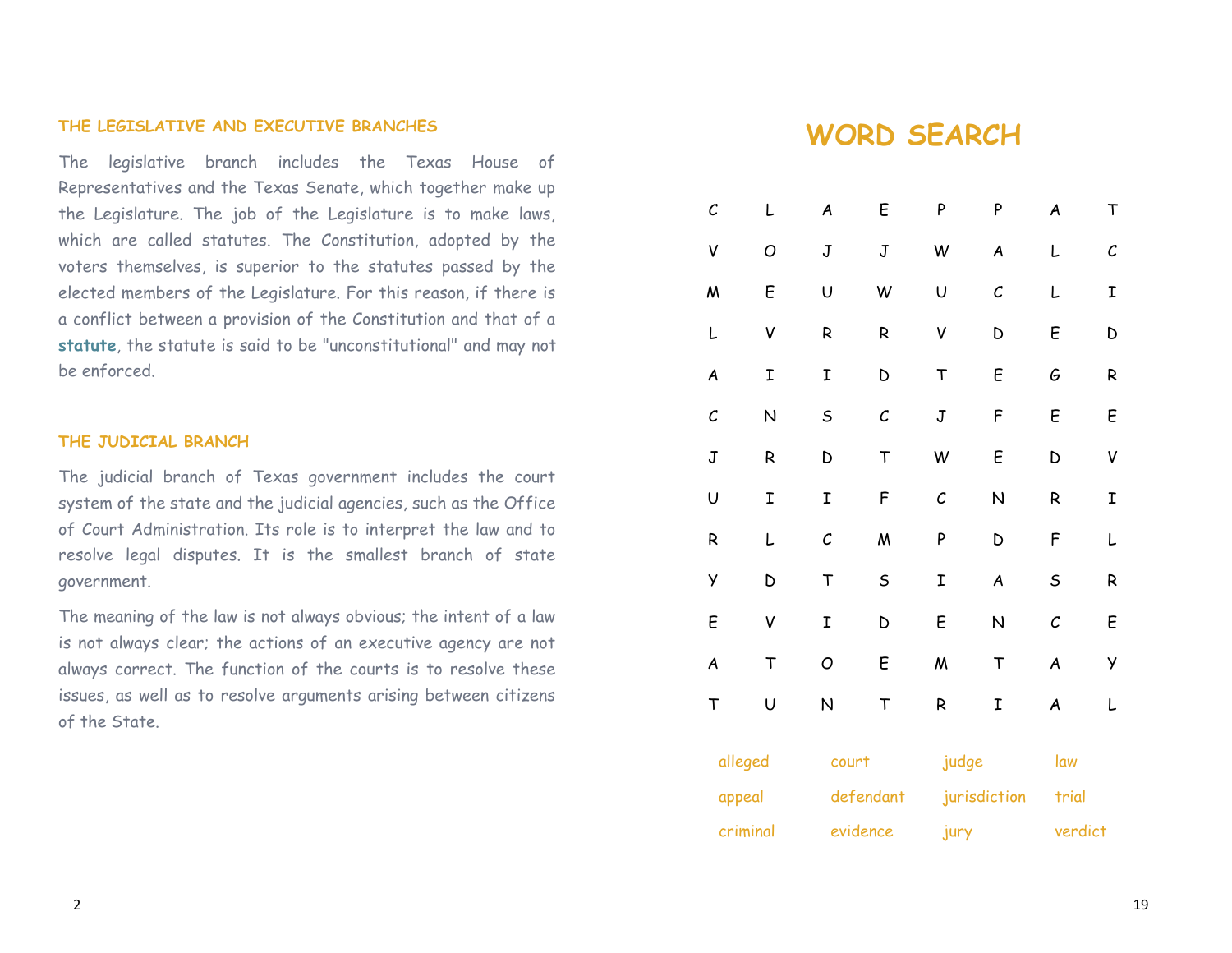



#### **TYPES OF CASES**

Two basic types of cases are heard in Texas courts: criminal and civil.

#### **Criminal Cases**

**Criminal** cases are those in which someone is charged in court with breaking certain laws. A person who does this is said to have committed a crime.

Serious crimes are called felonies and include such offenses as murder and robbery. If a person (the **defendant**) is found guilty of committing a felony, he or she may go to prison.

Crimes which are not as serious as felonies are called misdemeanors. If a defendant is found guilty of a misdemeanor,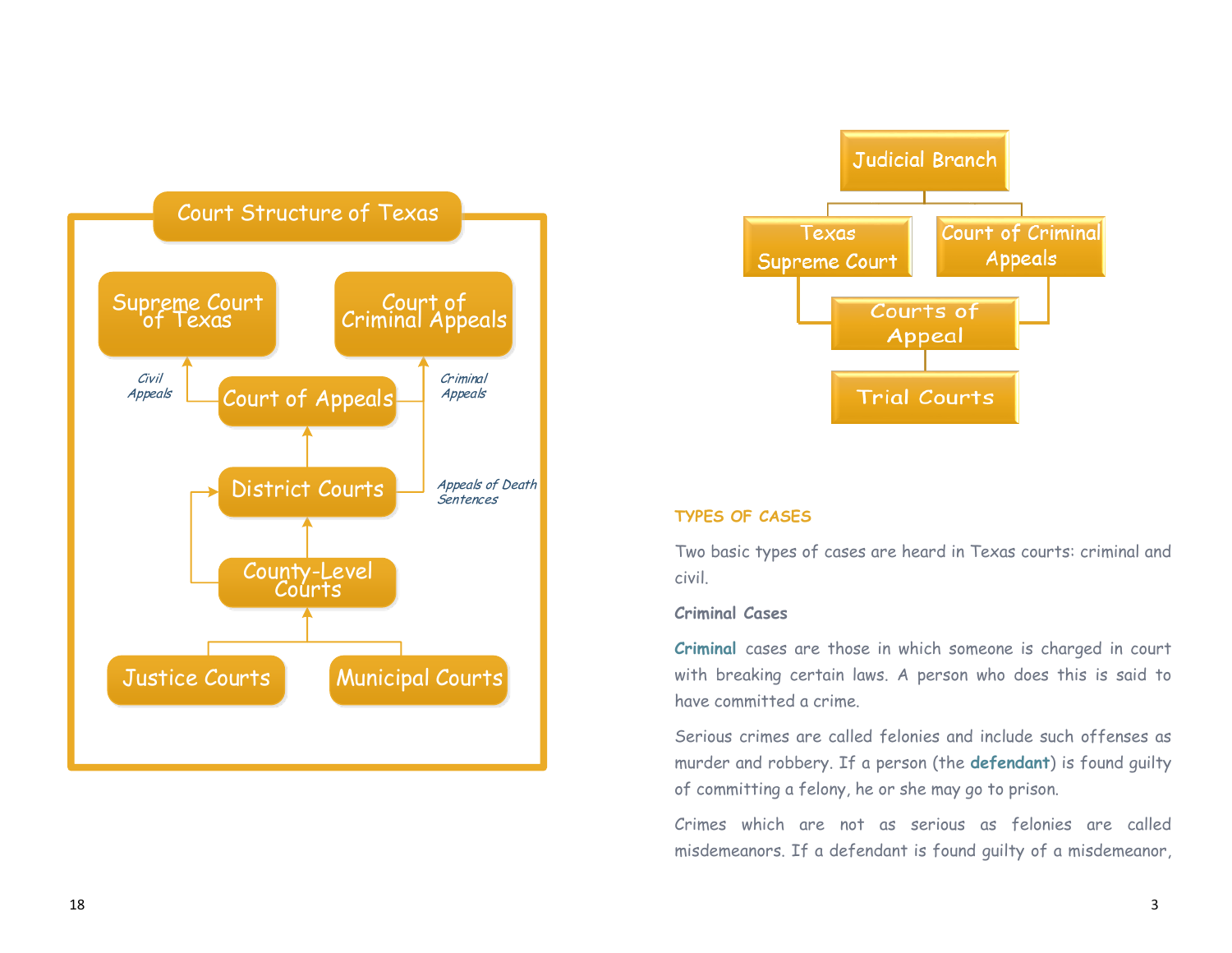he or she may be fined a sum of money, may be sent to serve up to one year in the local jail, or both. However, someone convicted of a misdemeanor cannot be sent to a state prison.

#### **Civil Cases**

**Civil** cases are another basic type of cases which are tried in the courts of Texas. Most simply stated, civil cases are cases which involve disputes between two or more parties (usually persons or businesses) and which are not criminal in nature, such as divorce cases.

More specifically, civil cases usually involve private parties where one party (the plaintiff) brings suit against another (the

defendant) and asks the court to enforce a private right or to require the defendant to pay for some civil wrong done to the plaintiff.

#### **Special Types of Cases**

One special type of civil case is called a **probate** case. These cases frequently involve the distribution of the property of a person who has died, whether or not that person has left a written will.

**Juvenile** cases, involving children between the ages of 10 and 17, may resemble criminal cases in many ways, but are normally considered to be civil in nature. Without specific authorization by the court in a special hearing, a child under 17 may not be tried for a crime as an adult.

To aid in the administration of justice in the trial courts, the State is divided into nine Administrative Judicial Regions. The Governor designates one of the active or retired district judges residing in each Administrative Judicial Region as the Presiding Judge.



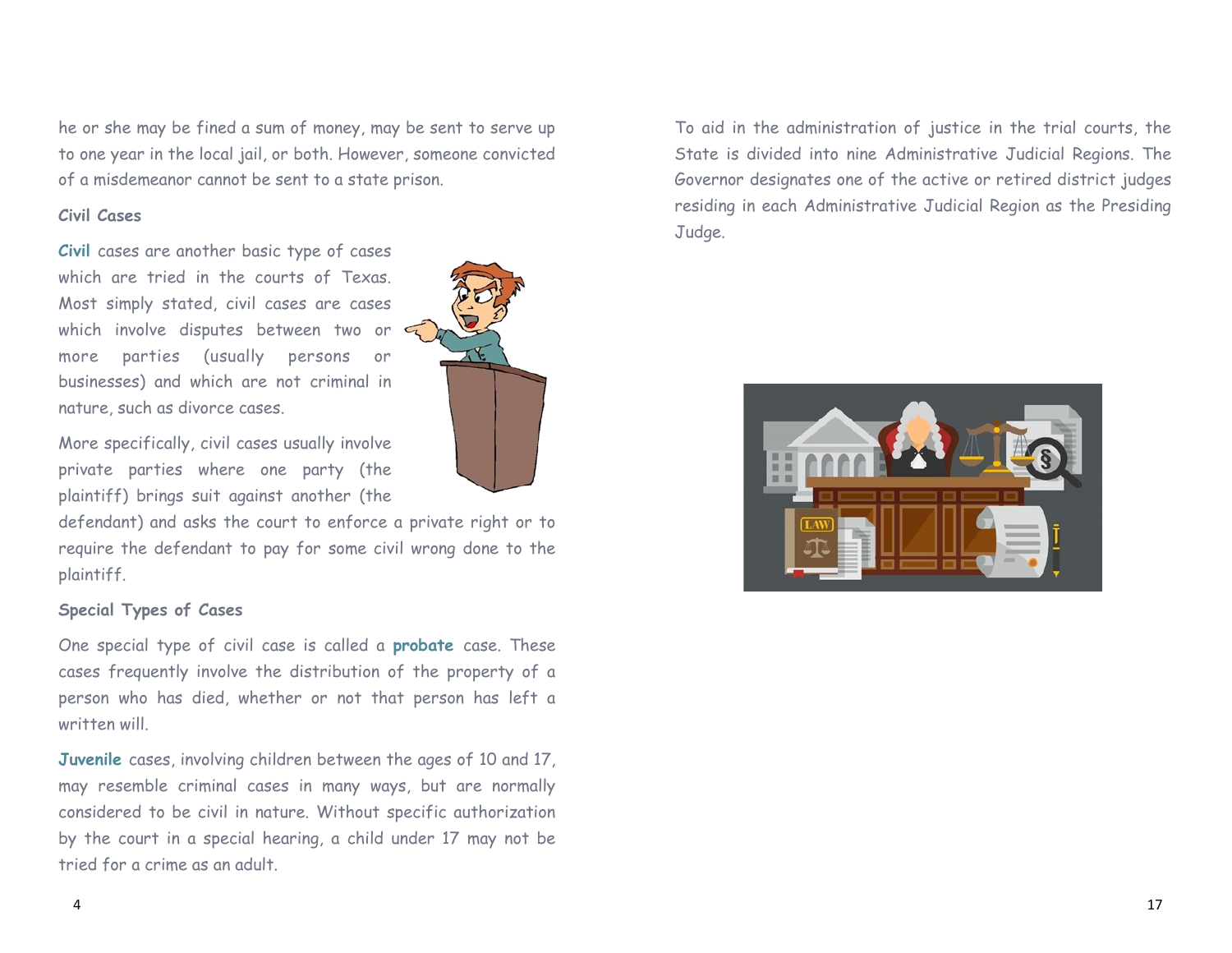recommend to a review tribunal that the judge be removed from office. The Commission may also suspend judges from office in certain instances.

## **Judicial Administration**

The Supreme Court of Texas has general responsibility for the efficient administration of the Texas judicial system and the authority to make rules of administration applicable to the courts. Aiding the Supreme Court in carrying out its administrative duties is the state Office of Court Administration, which operates under the direction of the Chief Justice.

The Supreme Court and the Legislature receive recommendations on long-range planning and improvements in the administration of justice from the Texas Judicial Council, a 22 member advisory board composed of appointees of the judicial, executive, and legislative branches of government.

The state Office of Court Administration provides administrative support and technical assistance to all of the courts in the State. It publishes the Annual Report on the Texas Judicial System and provides the Legislature with requested information on the functioning of the judicial system.

The Chief Justice of the Supreme Court, the Presiding Judge of the Court of Criminal Appeals, the Chief Justices of each of the 14 Courts of Appeals, and the judges of each of the trial courts are generally responsible for the administration of their respective courts.

#### **TYPES OF COURTS**

The two basic types of courts which make up the Texas judicial system are the trial and the appellate (or appeals) courts.

#### **Trial Courts**

Trial courts are courts in which witnesses are heard, exhibits are offered into **evidence**, and a **verdict** (in a jury trial) or a decision (in a case tried by a **judge** alone) is reached based on the facts of the case. In a civil case, the decision or verdict determines who wins the lawsuit; in a criminal case, it determines whether the defendant is guilty or not guilty of the crime **alleged**.

Trial courts have original jurisdiction which means that all evidence is presented and all testimony is heard in these courts.

#### **Appellate Courts**

Appellate courts hear appeals in cases which have been previously tried in the trial courts. No new evidence is presented and no witnesses are heard on the **appeal** of a case. The appellate court makes its decision on the appeal based on a review of the record and the arguments of the attorneys for both sides. The decision is based solely upon the evidence contained in the record and the law which pertains to the facts of the case.



5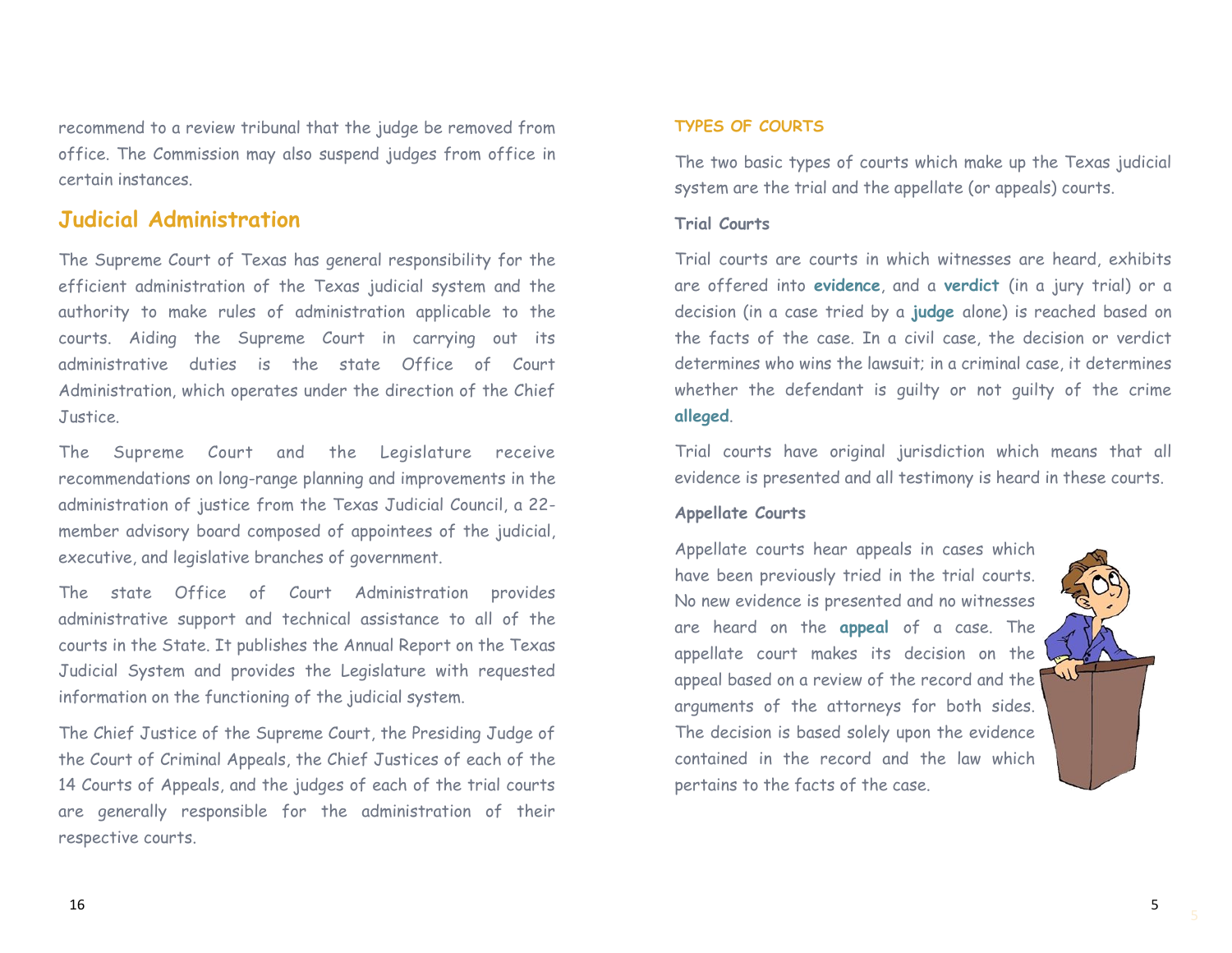#### **TRIAL BY JURY**

The concept of trial by a jury of ordinary citizens is almost as old as civilization itself. Groups of private individuals were involved in deciding disputes in ancient Egypt, Greece, Rome, and medieval England. The jury system as we know it in the United States is derived from the Magna Charta, signed by King John of England in 1215, which states: "No freeman shall be taken or imprisoned...unless by the lawful judgment of his peers, or by the law of the land."

The jury system is considered to be a fundamental safeguard of constitutional rights. The Texas Constitution, in Section 15 of the Bill of Rights, guarantees to all persons the right of trial by jury. Defendants in criminal cases or the parties in civil lawsuits



have the right to a trial by either six or twelve local citizens. Except in capital murder cases, this right to a trial by jury may be waived (given up). In that event, the judge hearing the case will make the decision. In a jury trial, the judge will rule on any questions of law which arise during the

trial, while the jury will rule on the facts presented to them during the trial and on the credibility of the witnesses who testify during the trial.

#### **SELECTION AND TERMS**

All judges, with the exception of most municipal judges, are elected in partisan elections by the qualified voters of the geographical areas they serve. Most municipal judges are appointed by the governing body of the municipality, although a few are elected in non-partisan elections.

Appellate judges serve six-year terms. District judges, countylevel judges, and justices of the peace serve four-year terms. Municipal judges usually serve two-year terms.

Judicial vacancies in appellate and district courts are filled by appointment of the Governor. Vacancies in county-level and justice courts are filled by commissioners' courts. Vacancies in municipal courts are filled by the mayor or governing body of the city in non-partisan elections.

#### **JUDICIAL CONDUCT AND DISCIPLINE**



All judges in this State must be knowledgeable in the law, and be fair and impartial. The Supreme Court has made known the Code of Judicial Conduct. The Code establishes professional standards which the State Constitution makes mandatory for judges.

In addition, there is a special commission to consider citizen complaints concerning the conduct of judges. This Commission on Judicial Conduct may reprimand or censure a judge, or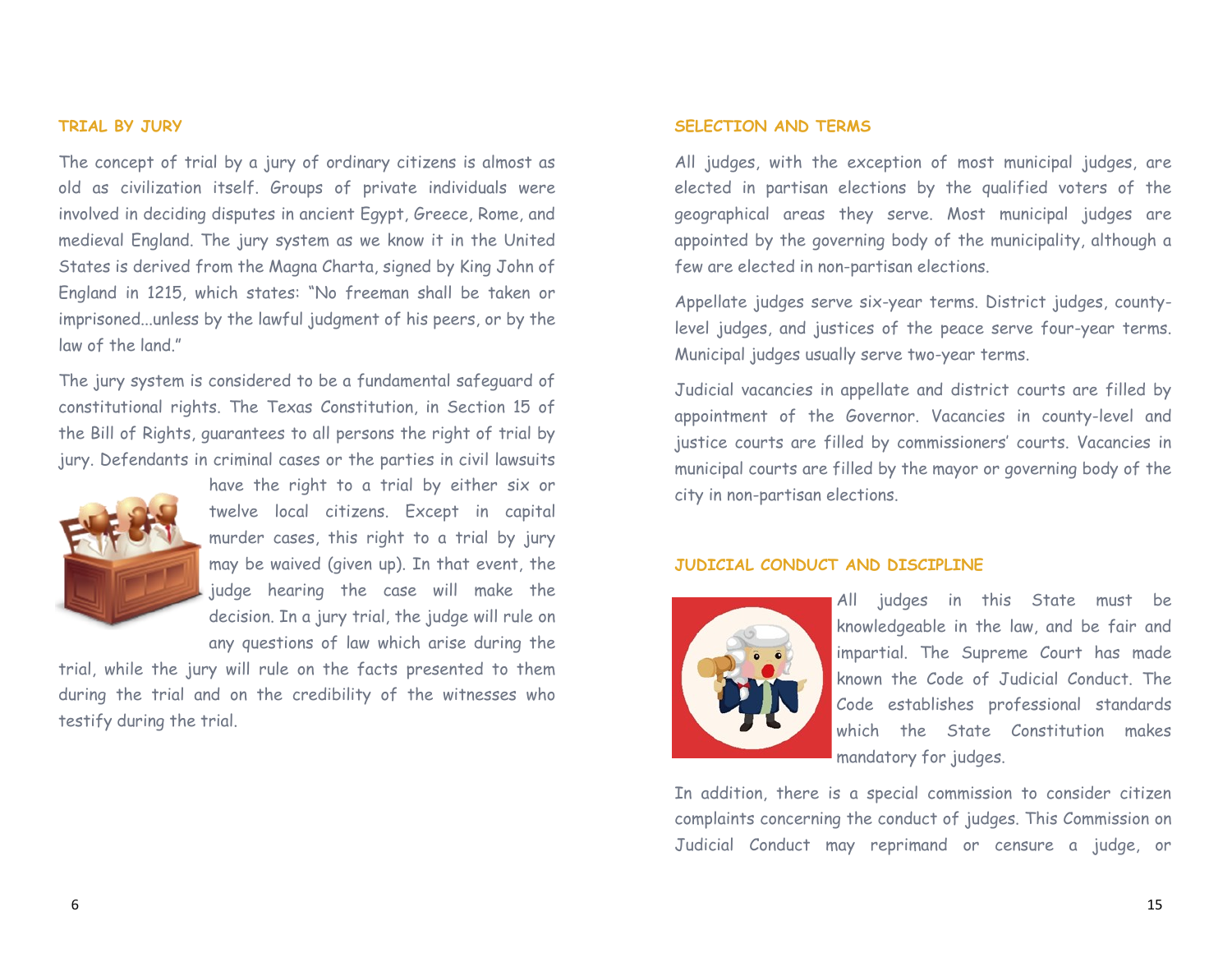# **Qualification, Selection and Discipline of Judges**

#### **QUALIFICATIONS**

The basic qualifications for most of the judges in the state are established by the Constitution of the State of Texas. Appellate judges must have been licensed to practice law for at least ten years, be citizens of the United States and of Texas, and be at least 35 years old. District judges must have been licensed to practice law in this state for at least four years, be residents of the judicial district for at least two years, and be citizens.



Qualifications for county court at law and **\*** statutory probate court judges vary according to the statute creating the court. All are required to be licensed to practice law; most are required to be county residents and have experience as practicing attorneys. Judges of the constitutional county courts must be "well informed in the law of the State" but are not

required to be lawyers. Most of the 254 county judges are not licensed to practice law.

There are no constitutional or statutory qualifications to serve as a justice of the peace, and very few are lawyers. While judges of municipal courts of record must be attorneys, no statutory qualifications are required of other municipal judges, most of whom are not lawyers.

## **Texas Courts: An Overview**

The Texas court system consists of a Supreme Court, which is the highest state appellate court for civil matters; a Court of Criminal Appeals, which is the highest state appellate court for criminal matters; 14 Courts of Appeals, which have intermediate appellate jurisdiction in both civil and criminal cases; and four levels of trial courts.

The state trial courts of general jurisdiction are the district courts. Each district court has one judge.

Each of the 254 counties in Texas has a county court presided over by a county judge. To relieve the docket crowding of this single "constitutional" county court, the Legislature has established county courts at law and statutory probate courts in many counties with large populations.

In addition, each county is required to have at least one justice court. The most populous counties may have as many as 16 courts. These courts also serve as small claims courts.

The Legislature has created municipal courts in each city within the State. Within the city limits, these courts have parallel criminal jurisdiction with the justice courts. Appeals from these courts are by way of new trial in the county court or county court at law.

#### **THE APPELLATE COURTS**

The appellate courts of the Texas Judicial System include the Supreme Court and the Court of Criminal Appeals located in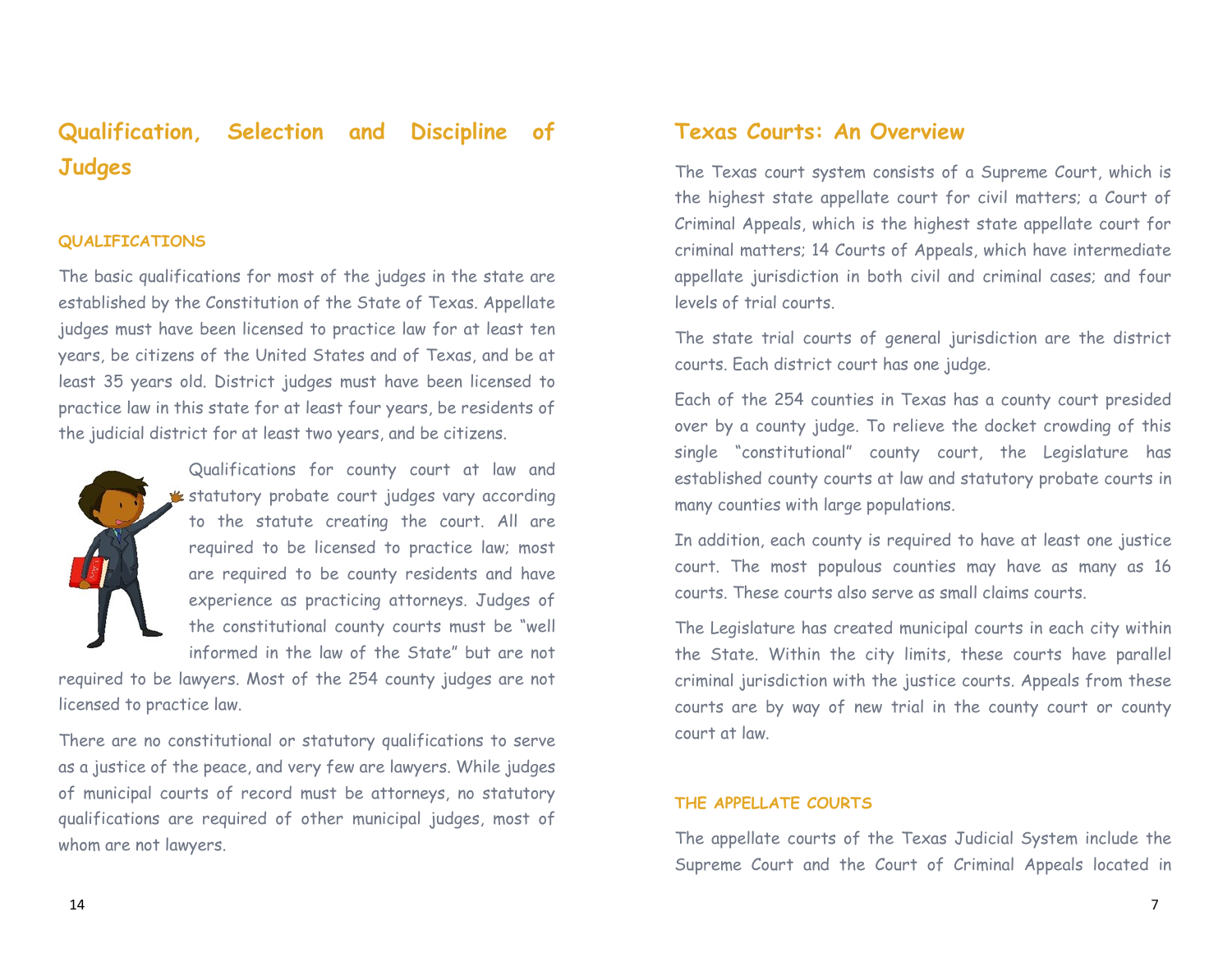Austin, and the 14 Courts of Appeals which are located in 14 cities throughout the State.

#### **THE SUPREME COURT OF TEXAS**

The Supreme Court of Texas is composed of a Chief Justice and eight justices. It has statewide, final appellate jurisdiction in all civil and juvenile cases. Most of the cases heard by this Court are appeals from an appellate ruling by one of the intermediate Courts of Appeals. The Supreme Court also has the **authority** to determine certain legal matters over which no other court has jurisdiction and to issue such orders as may be necessary to enforce its jurisdiction and to carry out the responsibilities of the Court.

In addition to its decision-making functions, the Supreme Court has many managerial duties. It is responsible for the efficient operation of the Texas Judicial System. The Court makes the rules of practice and procedure governing trials and appeals in civil and juvenile cases in the State, the rules of administration for the Texas Judicial System, and the rules for the operation of the state Office of Court Administration, the Commission on Judicial Conduct, the State Bar of Texas, and other state agencies in the judicial branch of government. An important administrative function of the Supreme Court is the transfer of cases between the 14 Courts of Appeals to obtain a more equal distribution of workload in those courts.

#### **THE JUSTICE COURTS**

Each county in the State must establish between one and eight justice of the peace precincts, depending upon the population of the county. At least one justice court must be established in each precinct.

A justice of the peace may issue search or arrest warrants and may serve as the coroner in counties where there is no provision for a medical examiner. These courts also function as small claims courts.

#### **THE MUNICIPAL COURTS**

Under its authority to create such other courts as may be necessary, the Texas Legislature has created municipal courts in each of the cities of the State.

Municipal judges may issue search or arrest warrants. These courts do not have jurisdiction in most civil cases but do have limited civil jurisdiction in cases which involve owners of dangerous dogs.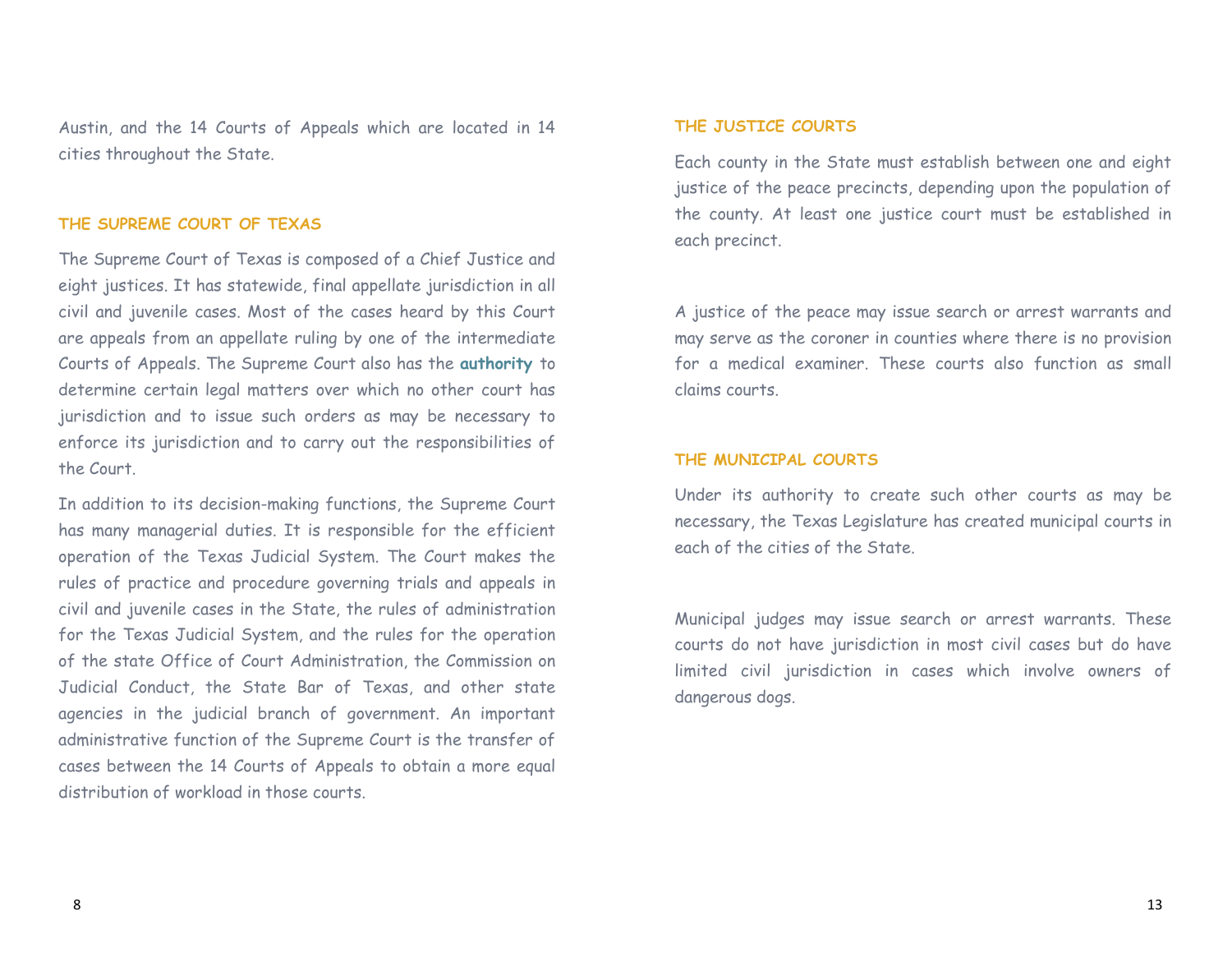#### **THE JUVENILE COURTS**

Except in the most populous counties, Texas has no separate system of juvenile courts. Rather, one or more of the regular district or county judges in each county is designated to hear juvenile cases. However, it is sometimes the custom to refer to a court which is hearing juvenile cases as the "Juvenile Court."

Juvenile cases include actions brought against children between the ages of 10 and 16 who are alleged to have engaged in unlawful conduct as defined by the Texas Family Code. This statute labels conduct subject to its provisions as either delinquent conduct or conduct indicating a need for supervision. Generally, delinquent conduct is defined as conduct by a child which, if committed by an adult, would be a serious criminal offense.

Conduct indicating a need for supervision includes activity that would be considered a minor criminal violation if committed by an adult. Under certain circumstances and after a hearing, the juvenile court judge may certify a juvenile for trial as an adult if the juvenile was at least 14 years of age at the time of the offense.



#### **THE COURT OF CRIMINAL APPEALS**

The Court of Criminal Appeals is composed of a Presiding Judge and eight judges. This Court has statewide, final appellate jurisdiction of criminal cases and makes rules of post-trial and appellate procedure for criminal cases. Most of the cases heard by this Court are appeals from one of the 14 intermediate Courts of Appeals. An important exception is that appeals in all criminal cases in which the death penalty has been imposed are made directly from the trial court to the Court of Criminal Appeals. This Court has the authority to issue such orders as may be necessary to enforce its jurisdiction and judgments.

#### **THE COURTS OF APPEALS**

The 14 Courts of Appeals have intermediate appellate jurisdiction in both civil and criminal cases appealed from district or county courts. Each Court of Appeals has jurisdiction in a specific geographical region of the State. Each Court is presided over by a chief justice and has at least two other justices. The specific number of justices on each Court is set by statute and ranges from three to 13. Appeals in the Courts of Appeals are usually heard by a panel of three justices.